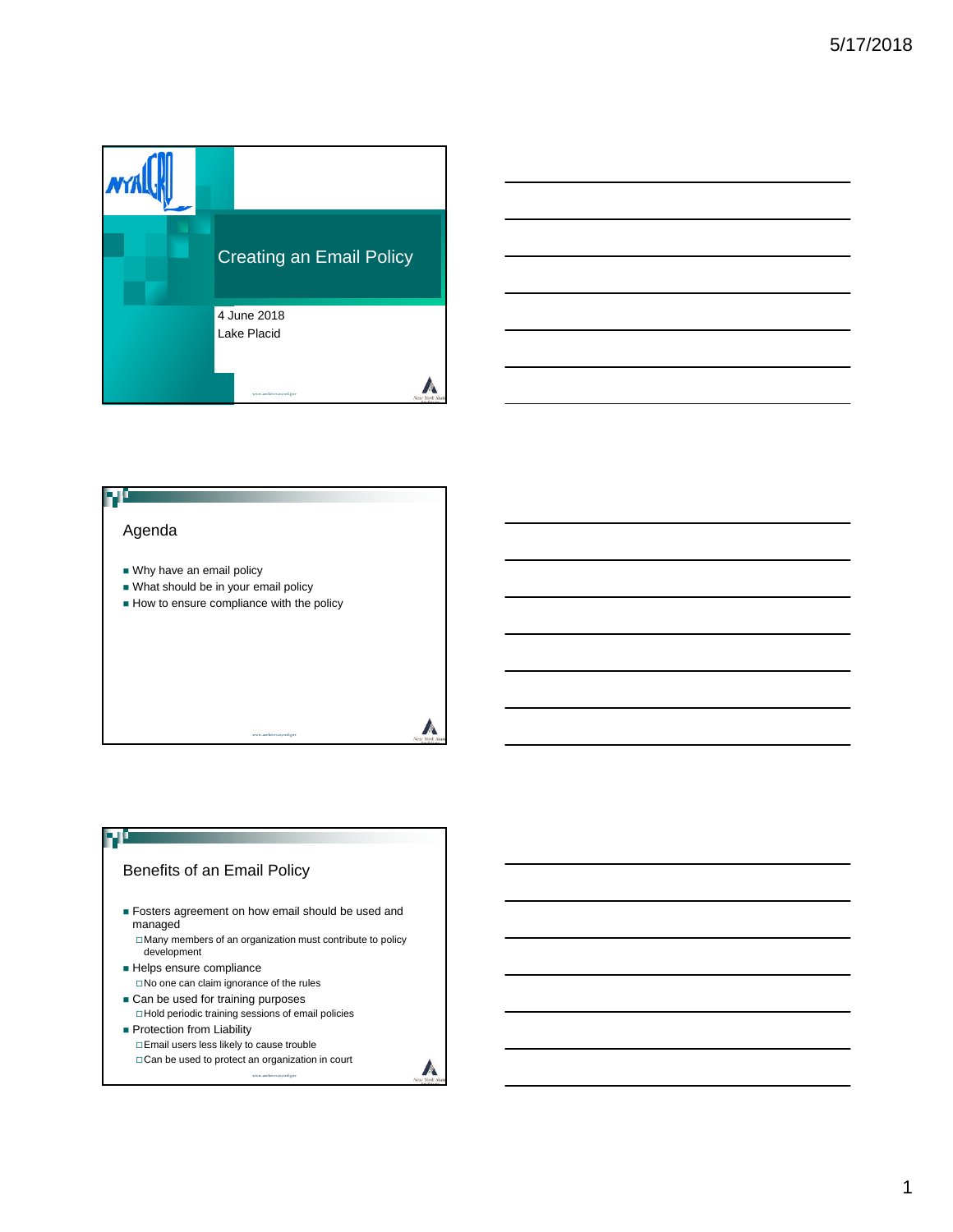



#### ыс 1. Essential Elements of the Email System **Examples:** Basic technology POP v IMAP □ Cloud based or local servers Archiving capabilities  $\Box$  Retention capabilities Litigation hold capabilities □ Spam filters Metadata A www.archives.nysed.gov

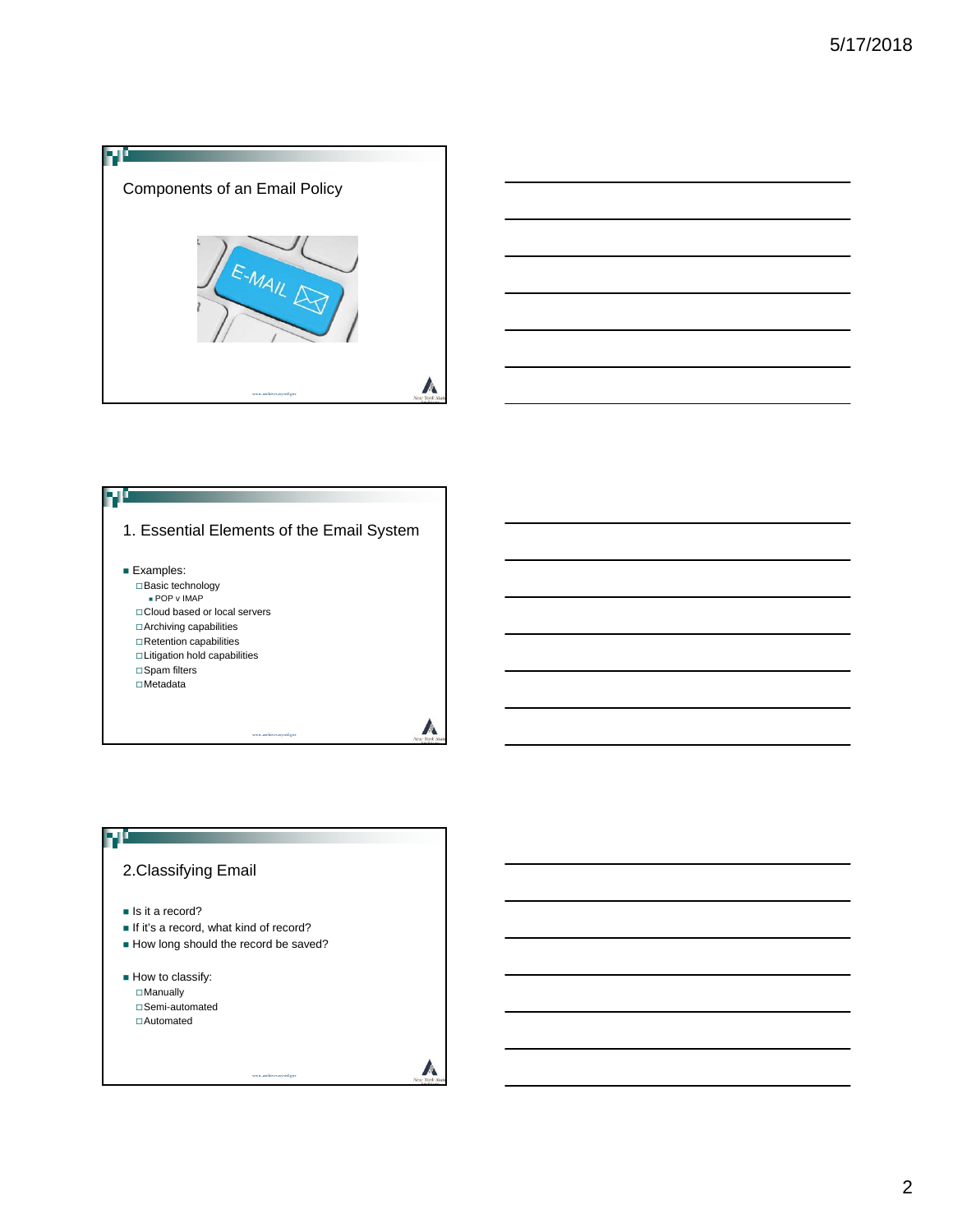#### Example: Manual Classification

December 7, 2015 To: PatsyStone@HollandParkUFSD.org From: Emonsoon@gmail.com

Dear Miss Stone,

Л

I'm requesting copies of ALL records related to the construction of the new elementary school including detailed plans, environmental impact reports, and payments to all vendors involved in the construction. I understand I have the right to these records under New York's Freedom of Information Law. Please let me know how to proceed.

www.archives.nysed.gov

A

Edwina Monsoon



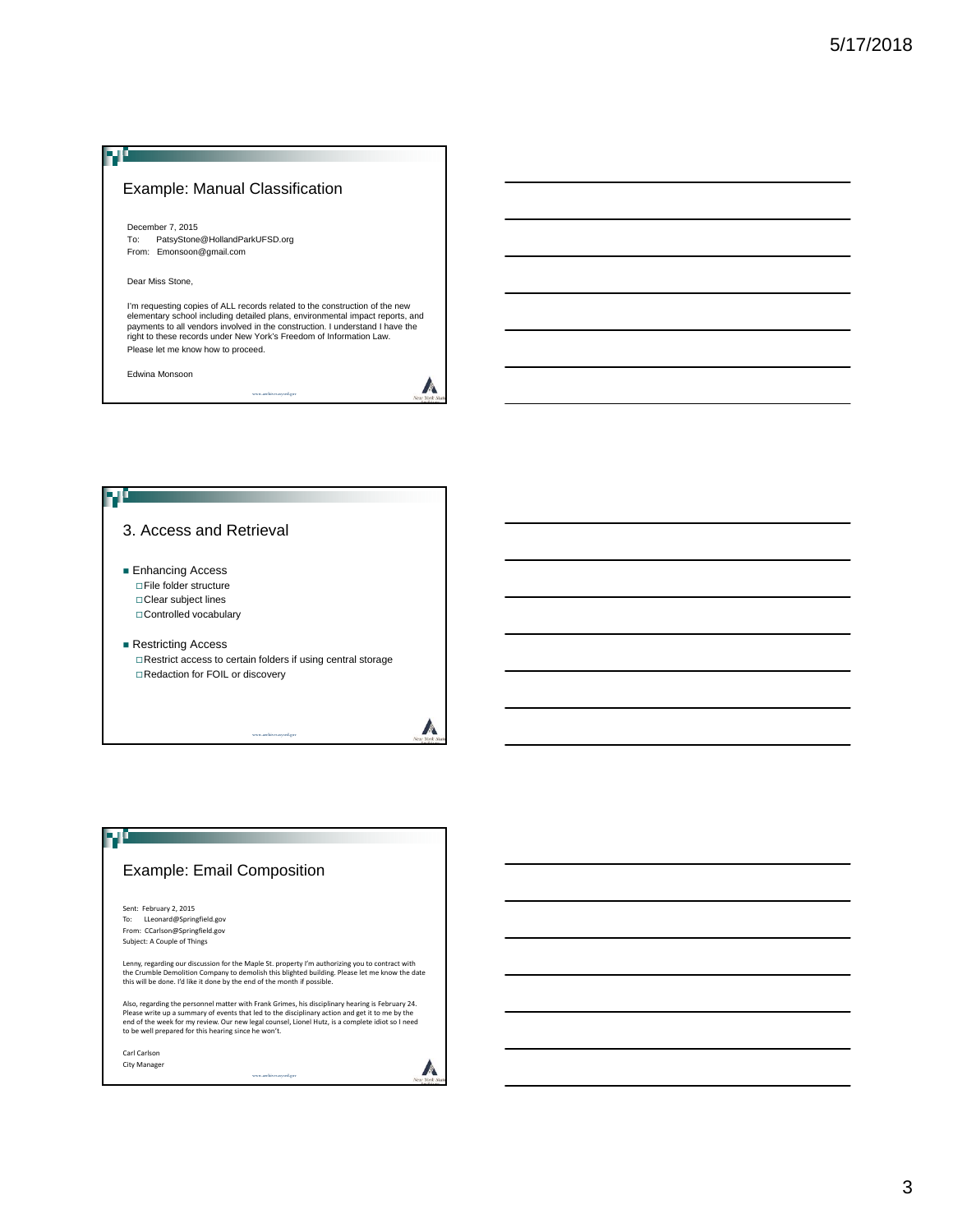# 4. E-discovery Understanding E-discovery • Pretrial process that allows opposing parties to obtain information for their case

- Includes all electronically stored information (ESI)
- Email's the most requested ESI
- Litigants have a "duty to preserve"
- Organizations must be prepared
	- Have strong appropriate use polices
	- Have a strong retention and disposition policy

A

www.archives.nysed.gov



### ŦĿ 5. Retention and Disposition What retention methods will be used **Backups: frequency and method** ■ Attachments Often differ from the email Copy control Official copy: sender or receiver □Policy on CC Deduplication software A

www.archives.nysed.gov

#### 4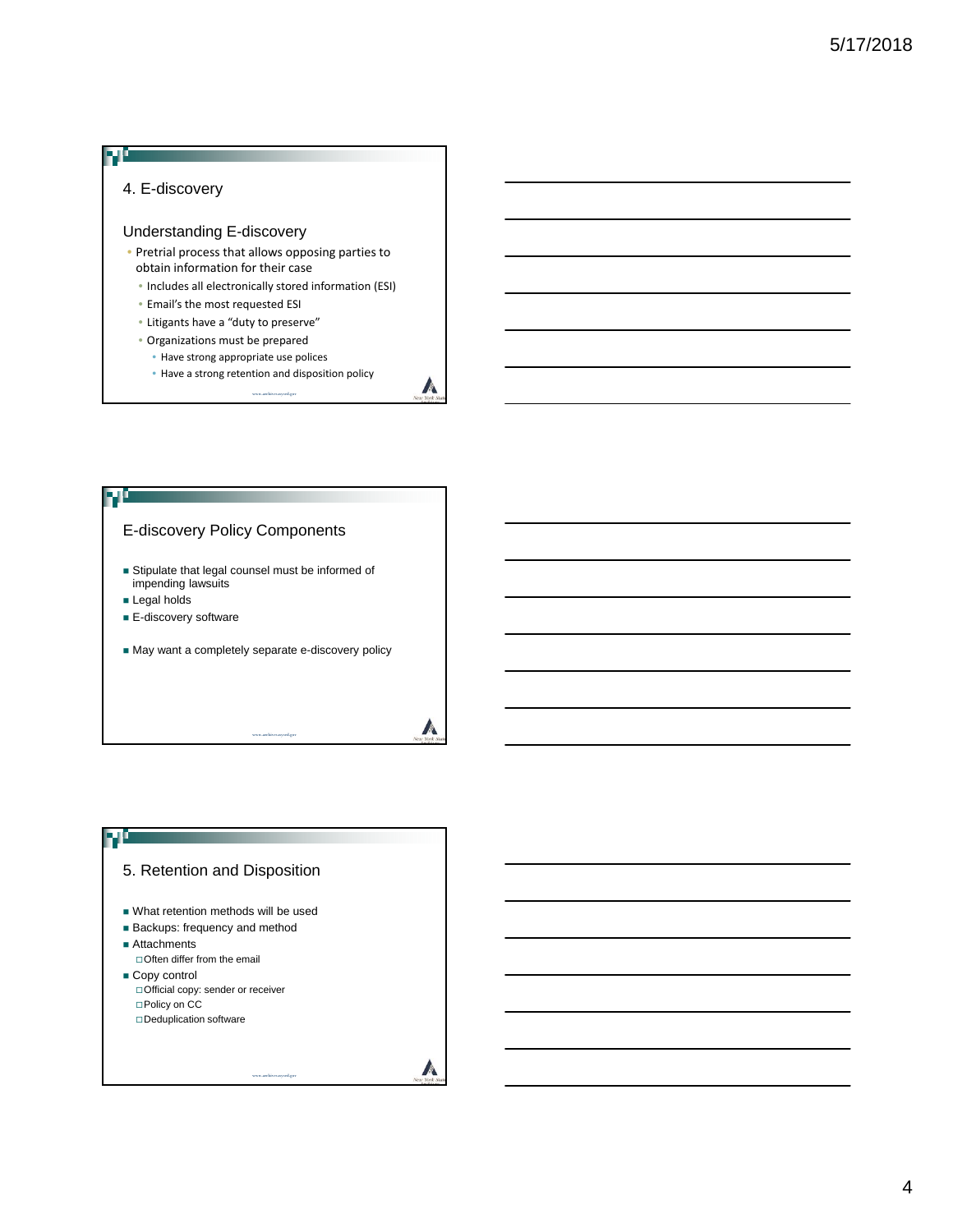#### Example: Identifying the Official Copy of an Email

Held by the sender

ŦĽ

- Held by the recipient of an external record
- Recipient copied in an exchange by external parties
- **Forwarded messages** Depends upon the situation
- **The last email in a thread**

### M

 $\mathbb{A}$ 

 $\sqrt{2}$ 

#### Email Retention Options

- **Schedule-Based Retention**
- **Uniform Retention**
- Functional Retention ("Big Bucket" retention)
- **Account Holder Retention**

## 70

### 6. Email Storage

- Where are emails stored?
- **Active email v inactive**
- Document management system
- Auto-archive or auto-delete schedule

www.archives.nysed.gov

**Migration plans**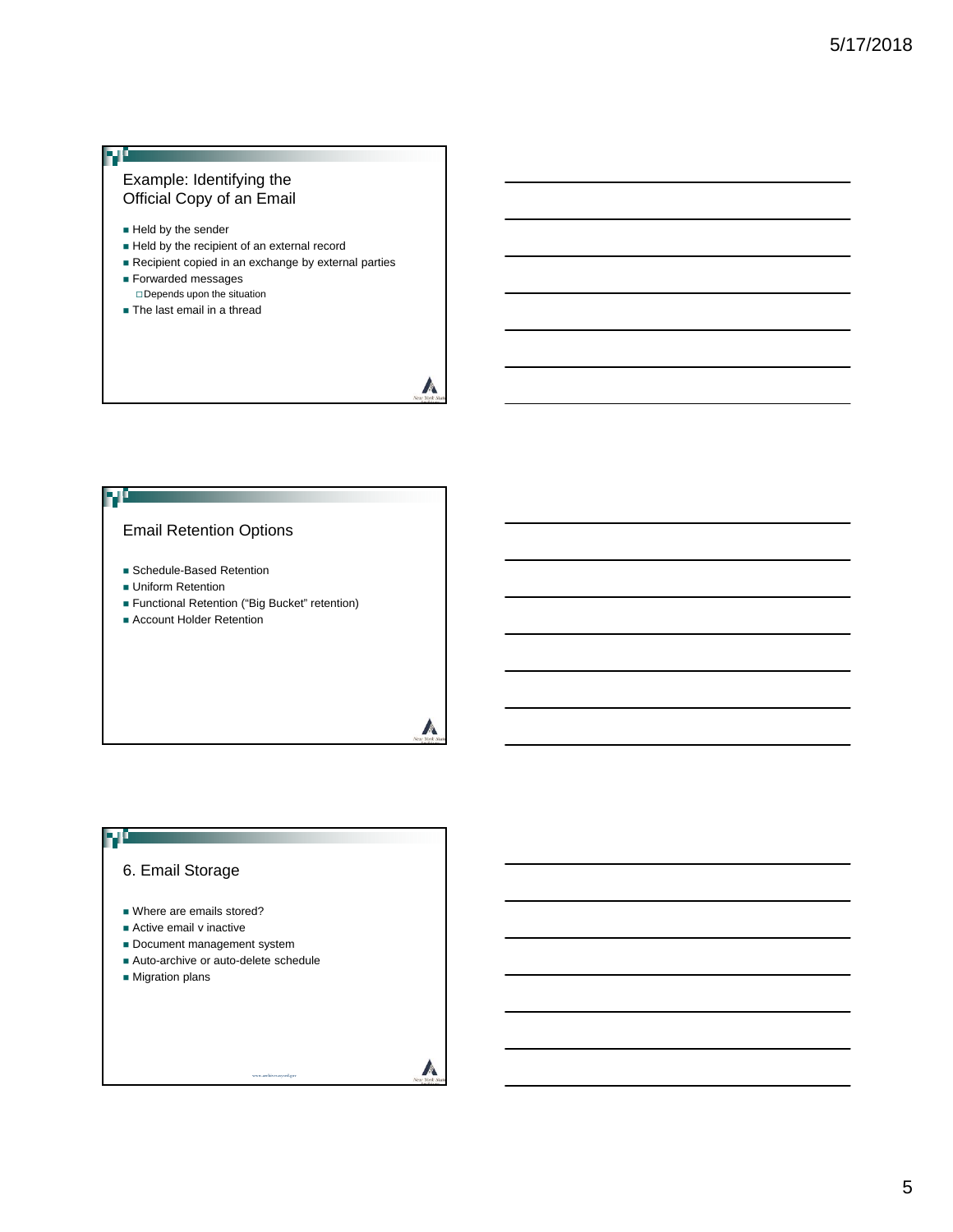#### Content Management Systems

■ Pros

FJÖ

- Allow for routing, filing, and retrieval □ Can file emails with other e-records Can automate retention
- Provides shared access
- Cons (as compared to an archiving system)  $\Box$  No automatic transfer or real time capture No single-instance storage
	- □ Often converted to non-email format, can't retrieve from email system

A



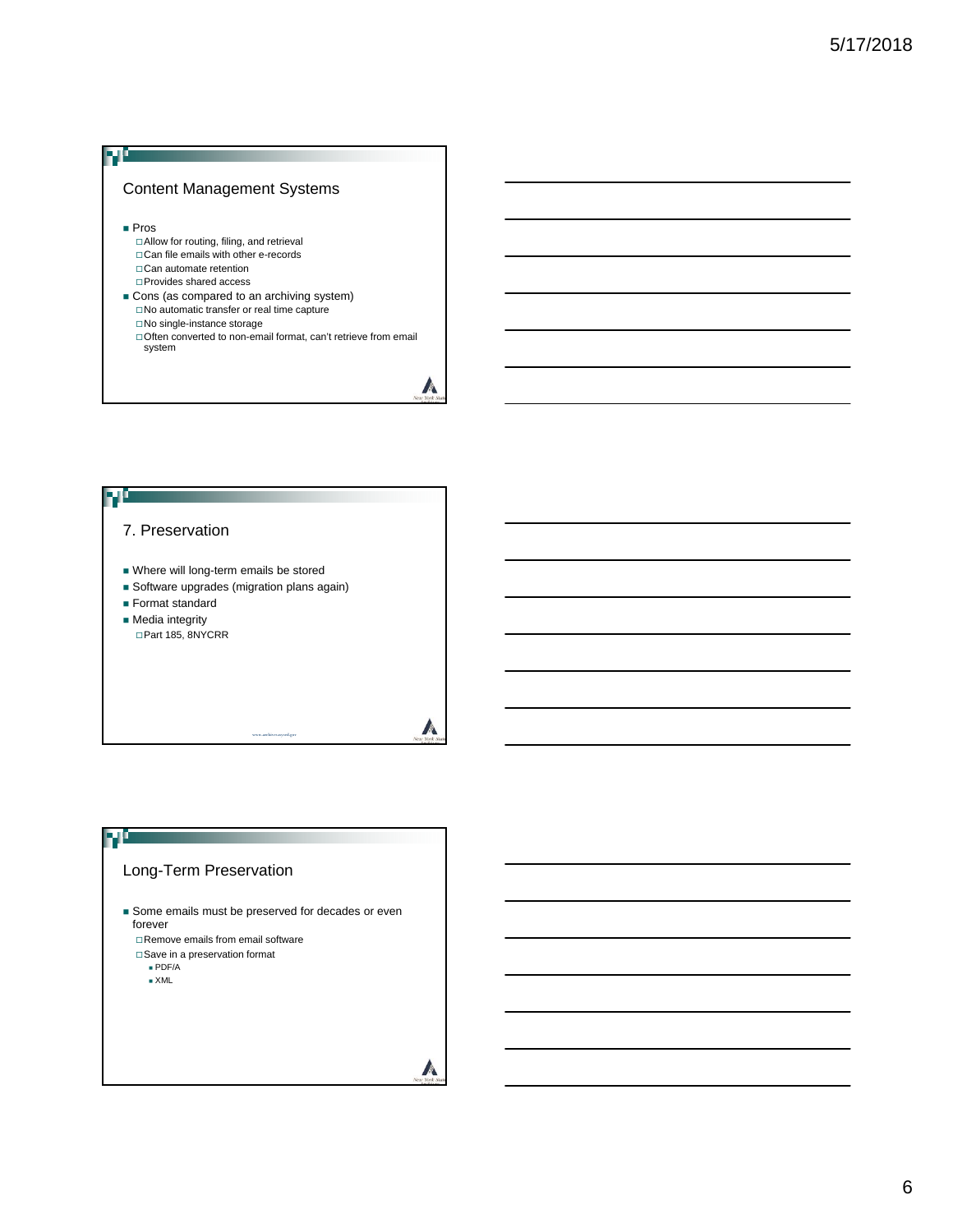## Ŧ Preservation Tools and Products **EMCAP** (Electronic Mail Capture and Preservation) □ Utilizes XML to preserve email accounts<br>□ Drop and drag emails into an "Mbox"<br>□ Designed for large server environment ■ CERP (Collaborative Electronic Records Project)<br>
□ Utilizes XML to preserve email accounts Drop and drag emails into an "Mbox" Simpler tool than EMCAP

- 
- **Preservica** 
	- □ Software service and product that preserves all electronic records, including email

 $\mathbb{A}$ 



### 70 9. Appropriate Use Government business only **Protect sensitive data** PII-Personally Identifiable Information Don't use personal email for government business! **Enforcement rules** Email may be monitored  $\Box$  State the consequences for inappropriate use A www.archives.nysed.gov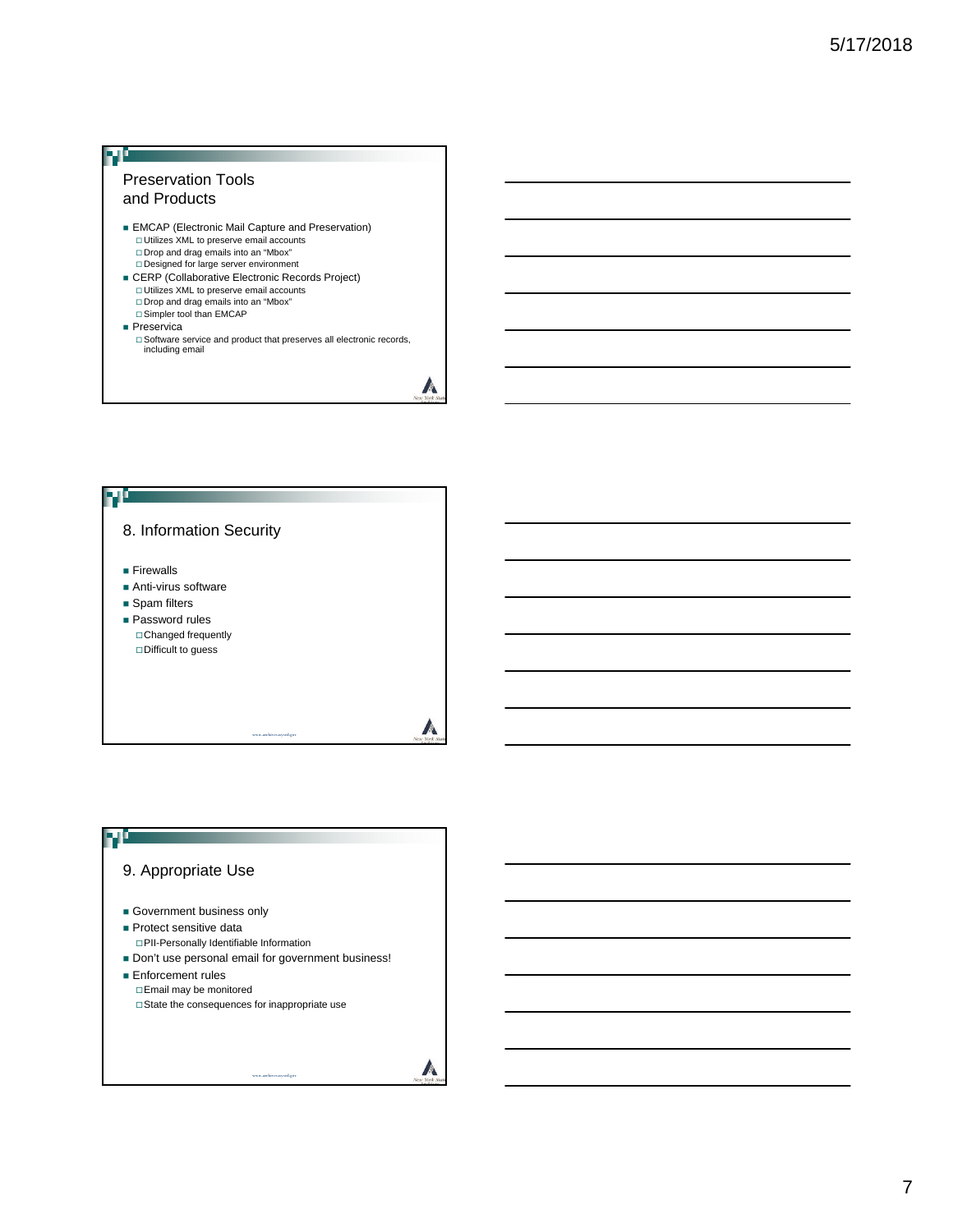



#### 70

Is It Appropriate for all Employees to have an Email Account?

■ Maybe not

Cost (need to pay for each account) Focus (important messages lost in an avalanche of email) Accountability (how do you know they got the message?) Behavior (mobile workforce can use other tools-text messages) Turnover (creating and deleting accounts)

www.archives.nysed.gov

A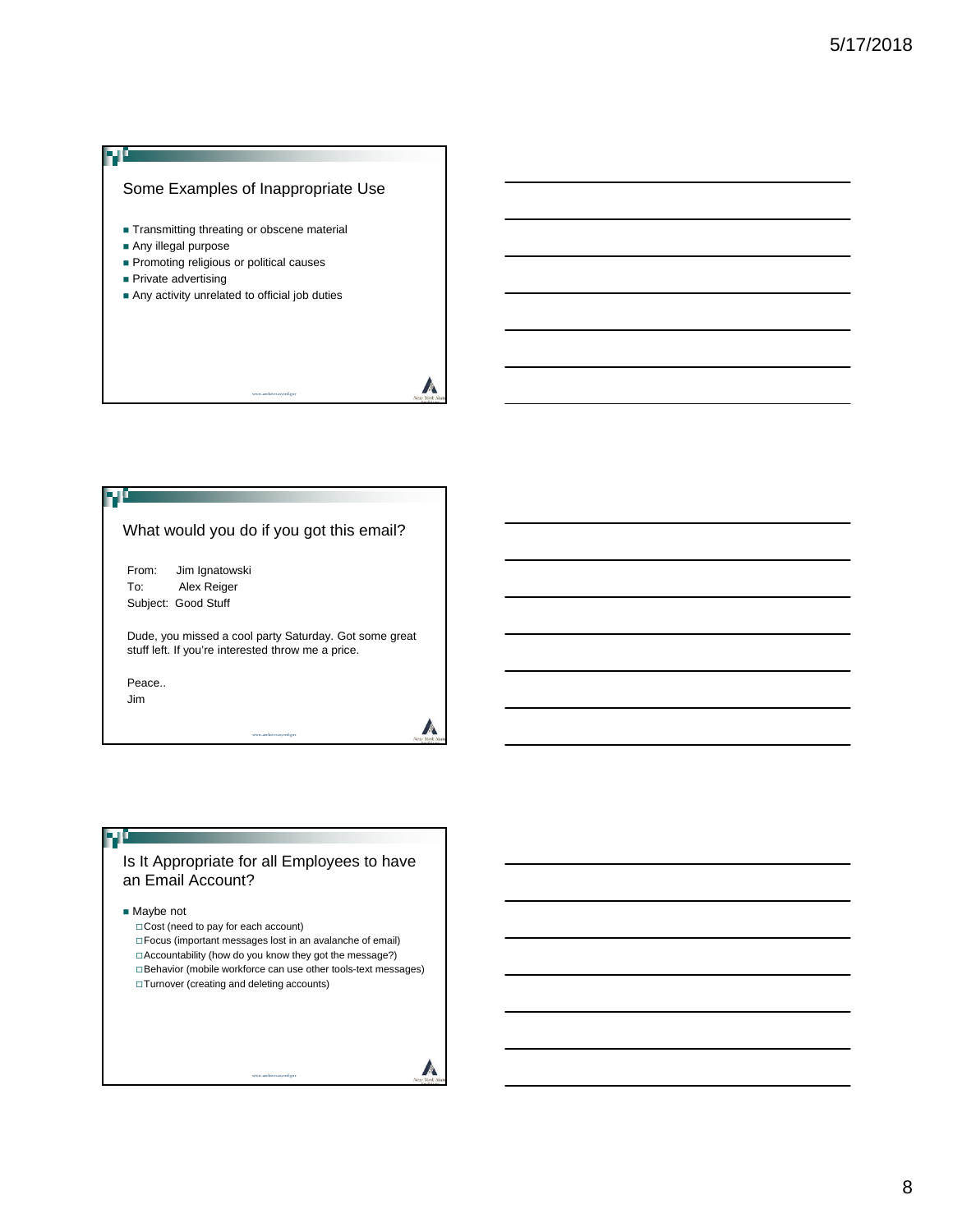



### 70 10. Training Use your documented email polices as basis of your training □ All new employees should sign a document stating they have read and understand all email policies Must have ongoing training Not just one and you're done! Key to the legal admissibility of email Key to the proper implementation of the policy □No policy is better than a badly implemented one!

www.archives.nysed.gov

A

9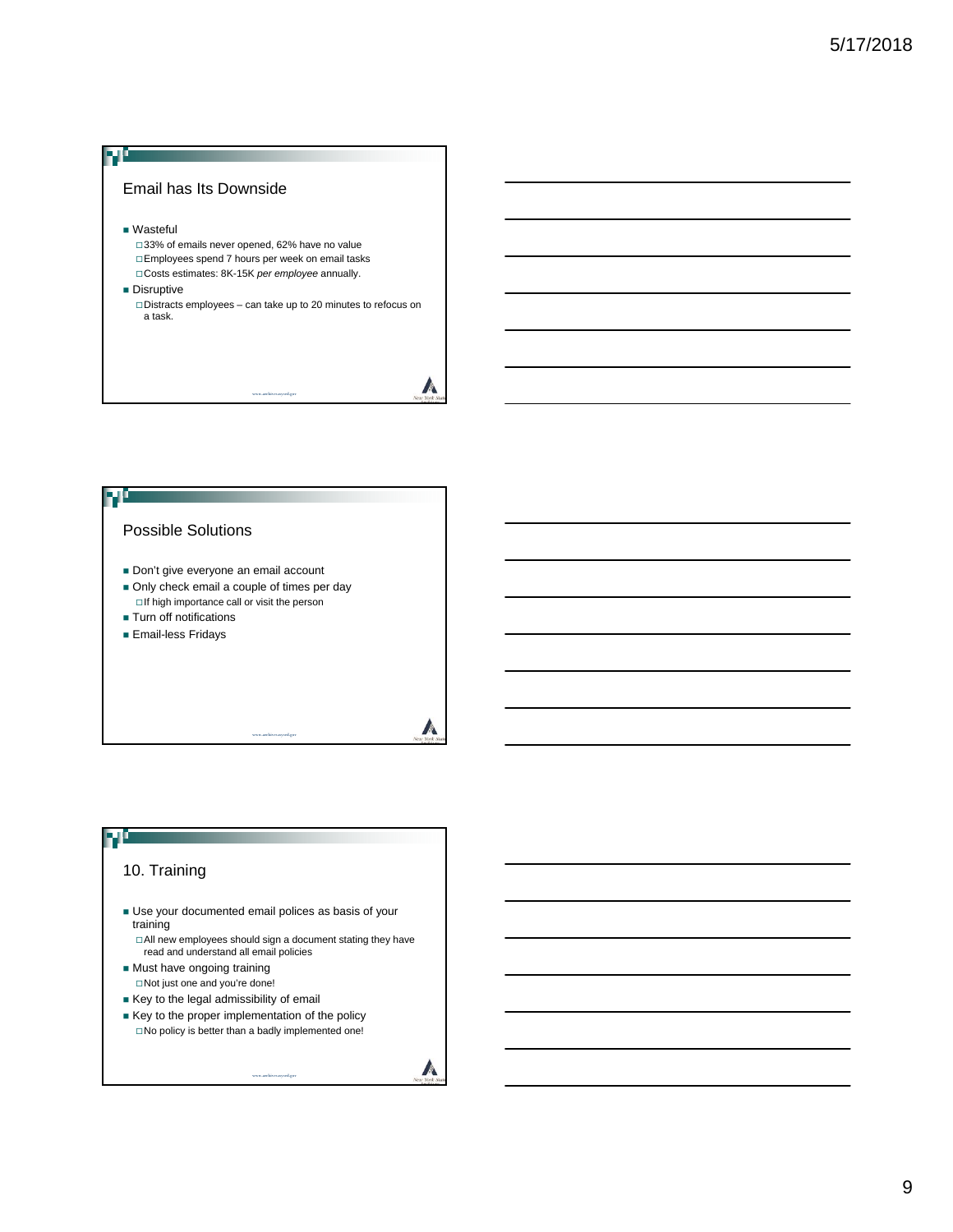



## 11. Roles and Responsibilities

FL

- **Assign Roles to all involved:** Chief Information Officer (CIO) Legal Counsel Records Management Officer Chief Administrative Officer Department heads (or whole departments) Other managers
- Always use position titles not personal names!

www.archives.nysed.gov

A